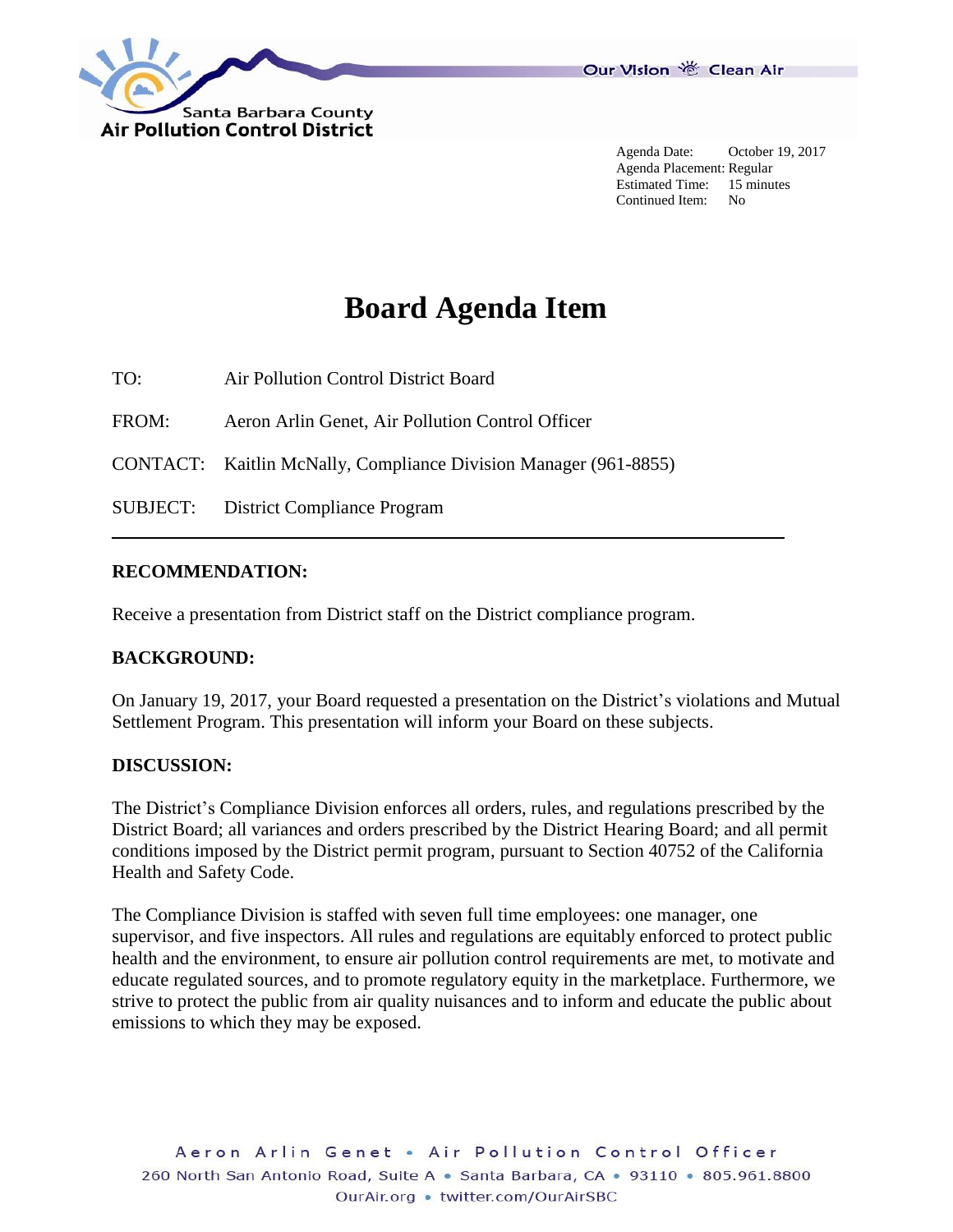These goals are accomplished by providing initial and ongoing inspection and enforcement services to applicants and operators of stationary sources of air pollution, and responding to citizen complaints. Inspectors review records, provide in-the-field compliance assistance, and in some cases, use emission-measuring equipment to document compliance. The APCD's Inspection Policy and Procedures are posted on the District's website. District policy is that most source categories under an APCD permit will be inspected at least once per year. The higher emissions that occur at a facility result in more inspections throughout the year.

In addition, the Compliance Division implements the National Emission Standards for Hazardous Air Pollutants for asbestos, inspects equipment under the Statewide Portable Equipment Registration Program (PERP), and implements our burn programs (e.g., agricultural burns, prescribed burns) in coordination with Santa Barbara County Fire.

### *Notice of Violation*

A Notice of Violation (NOV) documents non-compliance with air quality requirements. The primary purpose of an NOV is to initiate corrective action by a stationary source to reduce air pollution and comply with the applicable requirements. NOVs are typically issued by Compliance staff after an on-site inspection, the review of source records or the review of source test results. NOVs may also be for violations discovered during complaint investigations.

Pursuant to Section 338(k) of the California Code of Civil Procedure, the statute of limitations for the District to issue an NOV is three years from the date of discovery by the District. Each day of non-compliance is an additional violation by the source. After an NOV is issued, the source is asked to return a written description of the corrective action taken. In some cases, District staff will work with sources to design compliance strategies.

Sources may petition to the District Hearing Board for a variance if they are currently, or likely may become, out of compliance with District rules, regulations, or the Health and Safety Code. A variance is an administrative order granting temporary relief from specific provisions of a District rule or permit condition. If approved by the District Hearing Board, a variance allows the source to continue operations while taking steps to come into compliance.

The District's enforcement options for serious violations include compliance agreements to outline the path to compliance; abatement orders, brought to the District Hearing Board, to require specific actions or shut down of operations; or referring the case to an independent enforcement agency such as the Santa Barbara County District Attorney's office for further civil law enforcement action.

### *Mutual Settlement Program*

After compliance is achieved, an NOV is processed in the District's Mutual Settlement Program. Mutual settlement agreements are made and entered into by and between the Air Pollution Control Officer (APCO) and the NOV recipient. The settlement process, including negotiation, leading up to a final settlement agreement, is at the discretion of the APCO and is outside the purview of your Board. The District's policy is to negotiate a resolution for all violations with the goal of clean air to Santa Barbara County residents. To provide a deterrent and a level playing field, the District has established monetary penalties for documented violations of air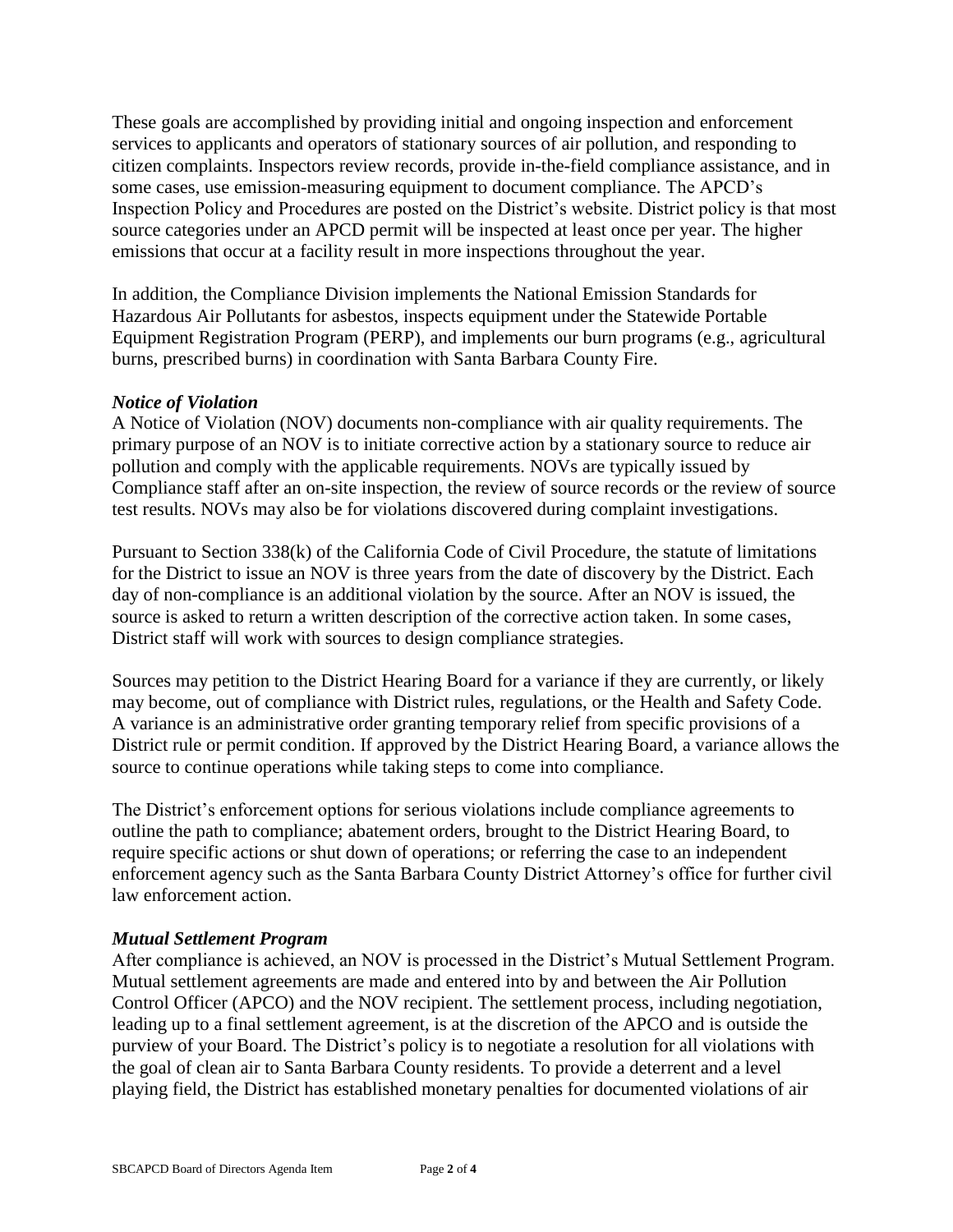pollution laws and regulations. The District typically attempts to settle NOVs directly with the source through the District Mutual Settlement Program. This helps avoid the time and expense of litigation that would accrue to both parties.

Penalties are assessed on a case-by-case basis, following guidelines outlined in our Mutual Settlement Policy & Procedure, and the requirements within the California Health and Safety Code. More information on the District's Mutual Settlement Program, including our Policy & Procedure, is posted on the District's website. Penalties are determined based on one or more of the following factors:

- 1. Extent of harm to public health, safety, and welfare by the violation
- 2. Nature and persistence of the violation
- 3. Compliance history
- 4. Preventive efforts taken
- 5. Innovative nature and magnitude of effort necessary to comply
- 6. Efforts taken to attain compliance prior to the violation
- 7. Cooperation
- 8. Financial burden
- 9. Economic benefit

At the discretion of the APCO, penalties may be modified with the following settlement options. A suspension of the penalties may be offered in cases where swift action was taken to achieve compliance; there is a record of vigilant maintenance practices; or non-compliance was of a short duration. Another option is a voluntarily agreement from the source to finance a Supplemental Environmental Project (SEP). An SEP is an environmentally beneficial project, above and beyond the activities a source must take to return to compliance, and related to the violation.

After an NOV is referred to the Mutual Settlement Program, the District will initiate settlement and may recommend the payment of a monetary penalty. In addition, the settlement agreement may specify actions to be taken to ensure continued compliance with District rules and permit conditions. Sources are asked to respond to the offer within the timeframe indicated. A settlement conference may be held over the phone or in person to discuss the details of the case. If the matter cannot be resolved, it may be referred to the Santa Barbara County District Attorney's Office for civil or criminal prosecution.

### *Inspection, NOV and Mutual Settlement Workload*

In order to keep your Board informed of the enforcement actions taken by the Control Officer, your Board is provided monthly NOV reports. In addition, District staff also track NOVs that still require action for closure. For the period of January 1, 2015 through September 29, 2017, Compliance staff accomplished the following:

- 2029 permitted facility inspections completed (average of 61 inspections per month)
- 422 NOVs issued (average of 13 NOVs issued per month)
- 54% of NOVs complied with, settled, and all applicable penalties paid
- 15% of NOVs with settlement initiated, but not finalized
- 31% of NOVs with settlement not yet initiated
- Average of 177 days between NOV issuance and settlement initiated
- Average of 51 days between settlement initiated and penalty payment